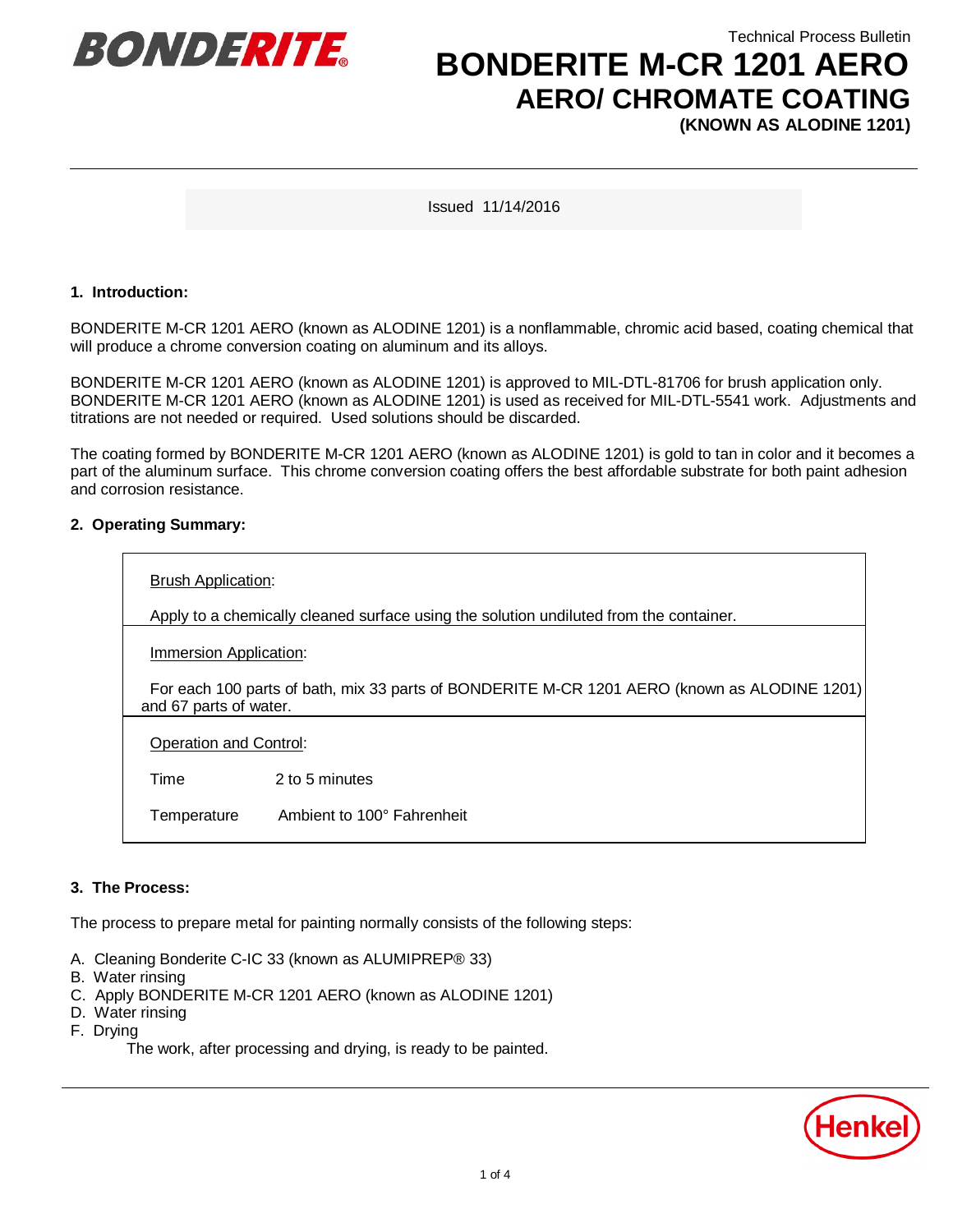



## **BONDERITE M-CR 1201 AERO AERO/ CHROMATE COATING**

**(KNOWN AS ALODINE 1201)**

#### **4. Materials:**

BONDERITE M-CR 1201 AERO (known as ALODINE 1201) Bonderite C-IC 33 (Known as ALUMIPREP 33)

#### **5. Equipment:**

Acid resisting (rubber, stainless steel or plastic) buckets, troughs or other suitable containers should be used to hold the BONDERITE M-CR 1201 AERO(known as ALODINE 1201) or diluted BONDERITE M-CR 1201 AERO (known as ALODINE 1201) solution. Ordinary steel pails may be used, but only for a short time. Galvanized containers should not be used. If production conditions warrant, troughs may be installed to collect the BONDERITE M-CR 1201 AERO (known as ALODINE 1201) coating chemical run-off for reuse.

Long handled, window type brushes, clean cloths or synthetic sponges may be used to brush on the BONDERITE M-CR 1201 AERO (known as ALODINE 1201).

#### **6. Surface Preparation:**

#### Cleaning:

Bonderite C-IC 33 (Known as ALUMIPREP 33) is recommended for cleaning. Bonderite C-IC 33 (Known as ALUMIPREP 33 is a nonflammable, phosphoric acid based cleaner which produces a chemically clean and corrosion free aluminum surface. Instructions for use of Bonderite C-IC 33 (known as ALUMIPREP 33) are found in that Technical Process Bulletin

#### Water Rinsing:

After cleaning, the metal must be thoroughly rinsed with water. Inadequate rinsing may contaminate a BONDERITE M-CR 1201 AERO (known as ALODINE 1201) immersion bath or result in a surface condition which may cause corrosion of the finished part.

#### **7. Apply BONDERITE M-CR 1201 AERO (known as ALODINE 1201):**

#### Buildup:

For brush application, BONDERITE M-CR 1201 AERO (known as ALODINE 1201) is applied to a chemically cleaned surface using the solution undiluted.

For immersion application, BONDERITE M-CR 1201 AERO (known as ALODINE 1201) is diluted by mixing 33 parts of BONDERITE M-CR 1201 AERO (known as ALODINE 1201) and 67 parts of water for each 100 parts of bath volume required.

NOTE: Operators should be equipped with rubber gloves, aprons and goggles to avoid contact with the solution. Adequate ventilation should be provided.

#### Operation:

Time: 2 minutes to 5 minutes. Temperature: room temperature to 100° Fahrenheit.

BONDERITE M-CR 1201 AERO (known as ALODINE 1201) coating chemical should not be allowed to dry on the metal surface. With brush application the surface should be rewet with fresh BONDERITE M-CR 1201 AERO (known as ALODINE 1201) several times during the treatment time. If drying does occur, rewet with BONDERITE M-CR 1201 AERO (known as ALODINE 1201) coating chemical prior to water rinsing.

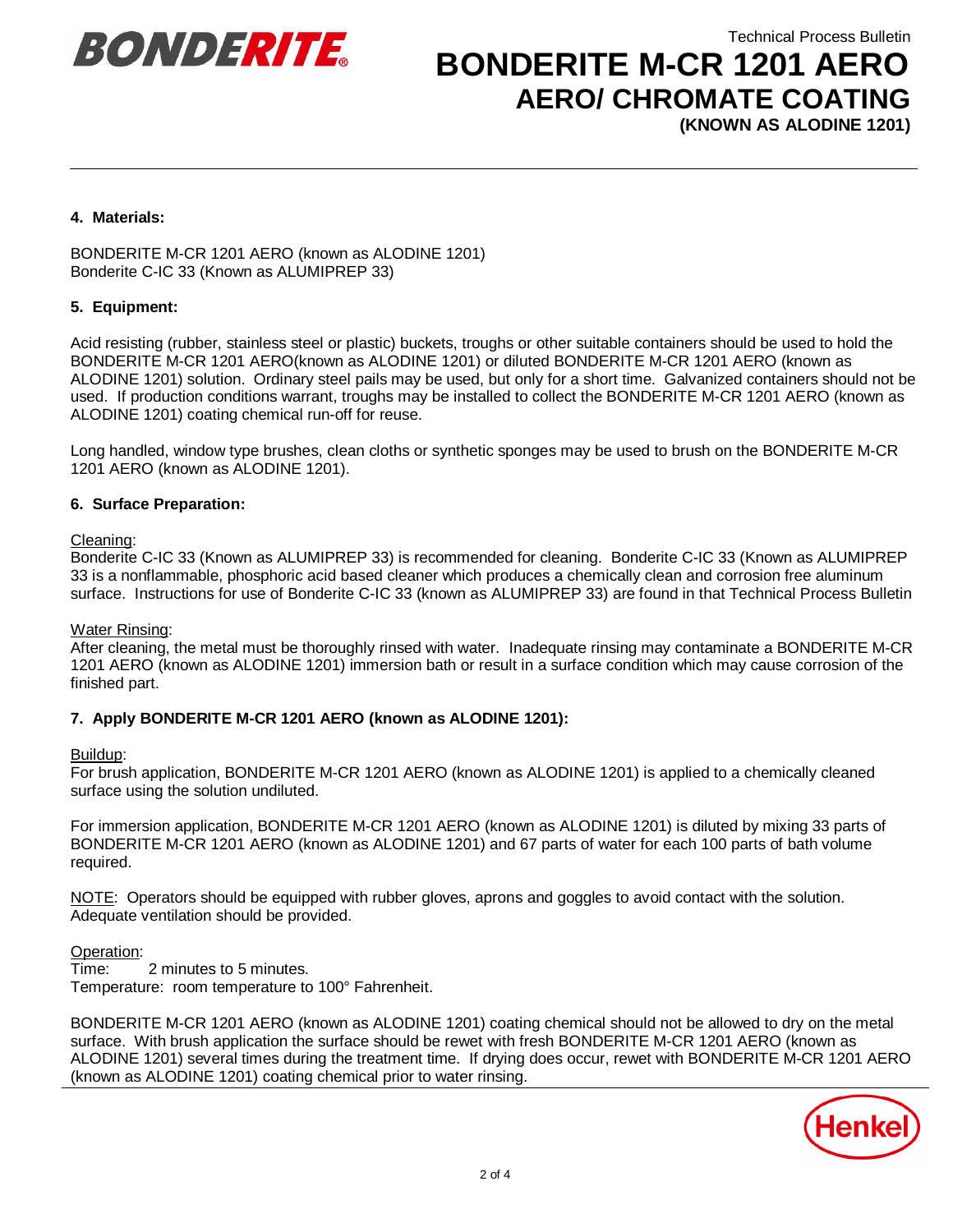



# **BONDERITE M-CR 1201 AERO AERO/ CHROMATE COATING**

**(KNOWN AS ALODINE 1201)**

Selecting the size of the area to be treated at one time depends on the method of application, condition of the metal surface, method in which the surface was cleaned, temperature and part configuration.

Colors of the coating produced by BONDERITE M-CR 1201 AERO (known as ALODINE 1201) will vary from a light gold to a dark tan. Variations in color result from different alloys, metal hardness, metal age, method of cleaning, etc.

Powdering of a chrome conversion coating can result from poor cleaning, drying, over reacting, or for other reasons. Powder can affect paint adhesion. Gently wipe and remove the powder, without abrading the chemical coating, with a dry, clean rag after the work has dried. Caution should be taken not to redeposit oils, lint or other soils back on the aluminum surface.

#### **8. After Treatment:**

#### Water Rinsing:

A thorough rinse with clean water is necessary to remove residual BONDERITE M-CR 1201 AERO (known as ALODINE 1201) coating chemical salts from the metal surface. Blistering and corrosion problems under paint are often the results of poor rinsing. Chemical salts trapped under a paint film will eventually result in blistering or corrosion problems.

#### Drying:

As an aid to drying, heating the treated part, blowing off with clean, dry, filtered, forced air or gently wiping with a dry, clean rag will lessen the time required. Do not allow the aluminum metal temperature to exceed 140 Fahrenheit.

Paint soon after the work is dry in order to prevent soils or oxidation from recontaminating the prepared metal surface.

#### **9. Storage Requirements:**

BONDERITE M-CR 1201 AERO (known as ALODINE 1201) coating chemical will freeze at 32° Fahrenheit. It is recommended that the product be stored where freezing will not occur. However, should it freeze, simply thaw it in a warm place and stir it prior to use.

#### **10. Waste Disposal Information:**

Applicable regulations concerning disposal and discharge of chemicals should be consulted and followed.

Disposal information for the chemical products used in this process is given on the Material Safety Data Sheet for each product.

The processing bath is acidic and contains hexavalent chromium. Waste treatment and neutralization may be required prior to discharge to sewer.